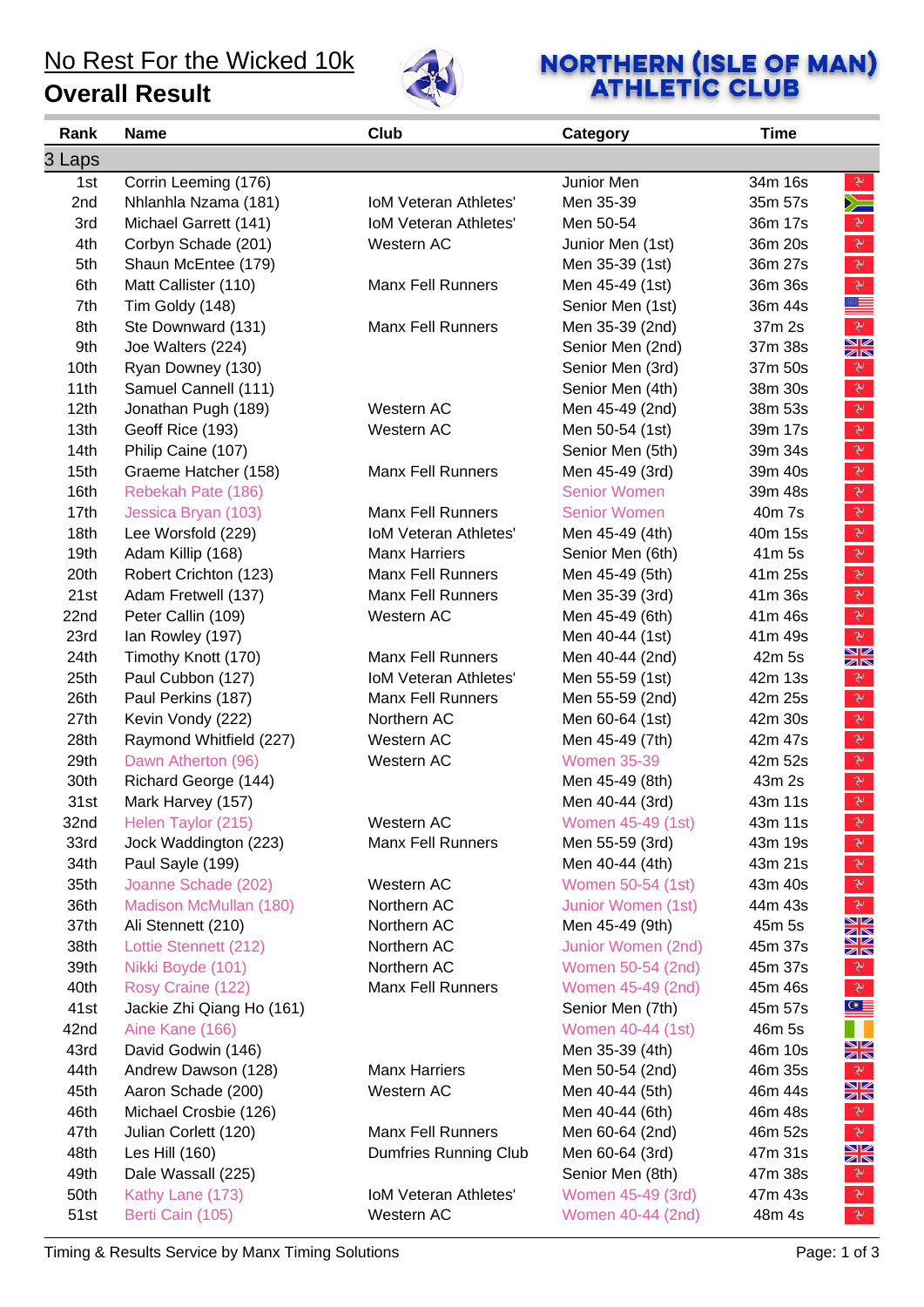**Overall Result**



# **NORTHERN (ISLE OF MAN)**<br>**ATHLETIC CLUB**

| Rank  | <b>Name</b>                  | Club                         | Category           | <b>Time</b>                                                                                                                                                                                                                                                                                                                                                                            |
|-------|------------------------------|------------------------------|--------------------|----------------------------------------------------------------------------------------------------------------------------------------------------------------------------------------------------------------------------------------------------------------------------------------------------------------------------------------------------------------------------------------|
| 52nd  | Nicola Bowker (100)          | Northern AC                  | Women 50-54 (3rd)  | 48m 9s<br>$\mathbf{v}$                                                                                                                                                                                                                                                                                                                                                                 |
| 53rd  | Peter Cooper (118)           | <b>Manx Fell Runners</b>     | Men 70+ (1st)      | $\mathcal{V}$<br>48m 20s                                                                                                                                                                                                                                                                                                                                                               |
| 54th  | Ally Stennett (211)          | Northern AC                  | Women 45-49 (4th)  | $\mathcal{V}$<br>48m 21s                                                                                                                                                                                                                                                                                                                                                               |
| 55th  | Brian Butler (104)           | <b>IoM Veteran Athletes'</b> | Men 50-54 (3rd)    | 48m 35s                                                                                                                                                                                                                                                                                                                                                                                |
| 56th  | Steve Kelly (167)            |                              | Men 55-59 (4th)    | $\mathbf{v}$<br>48m 42s                                                                                                                                                                                                                                                                                                                                                                |
| 57th  | Michael Baker (98)           |                              | Men 35-39 (5th)    | $\mathcal{F}$<br>48m 49s                                                                                                                                                                                                                                                                                                                                                               |
| 58th  | Mike Hayler (159)            |                              | Men 45-49 (10th)   | $\mathcal{X}$<br>48m 55s                                                                                                                                                                                                                                                                                                                                                               |
| 59th  | David Smith (206)            | <b>Manx Fell Runners</b>     | Men 55-59 (5th)    | NZ<br>49m 6s<br>$\overline{\mathbb{Z}}\overline{\mathbb{N}}$                                                                                                                                                                                                                                                                                                                           |
| 60th  | Geoff Quayle (190)           | <b>Manx Fell Runners</b>     | Men 55-59 (6th)    | $\mathbf{v}$<br>49m 9s                                                                                                                                                                                                                                                                                                                                                                 |
| 61st  | Sarah Air (94)               |                              | Women 50-54 (4th)  | $\mathbb{R}$<br>49m 9s                                                                                                                                                                                                                                                                                                                                                                 |
| 62nd  | Steve Oates (183)            | Northern AC                  | Men 40-44 (7th)    | XK<br>49m 20s                                                                                                                                                                                                                                                                                                                                                                          |
| 63rd  | Chris Staples (209)          |                              | Men 55-59 (7th)    | XK<br>49m 23s                                                                                                                                                                                                                                                                                                                                                                          |
| 64th  | Rob Temple (218)             | <b>Manx Fell Runners</b>     | Senior Men (9th)   | 49m 32s<br>$\mathbf{v}$                                                                                                                                                                                                                                                                                                                                                                |
| 65th  | Mike Connors (116)           | <b>Manx Fell Runners</b>     | Men 55-59 (8th)    | $\mathcal{X}$<br>49m 34s                                                                                                                                                                                                                                                                                                                                                               |
| 66th  | Michael O'Donoghue (182)     | Orangegrove AC               | Men 45-49 (11th)   | VZ<br>49m 52s<br>$\times$                                                                                                                                                                                                                                                                                                                                                              |
| 67th  | Katie Lawrence (174)         | Western AC                   | Women 40-44 (3rd)  | $\mathcal{V}$<br>49m 57s                                                                                                                                                                                                                                                                                                                                                               |
| 68th  | Ashley Sandyford-Sykes (198) | <b>Manx Fell Runners</b>     | Men 45-49 (12th)   | WZ<br>49m 58s<br>$\times$                                                                                                                                                                                                                                                                                                                                                              |
| 69th  | Stephen Dorricott (129)      | Northern AC                  | Men 35-39 (6th)    | $\mathbf{v}$<br>50m 11s                                                                                                                                                                                                                                                                                                                                                                |
| 70th  | lan Hughes (162)             | <b>Manx Fell Runners</b>     | Men 55-59 (9th)    | $\mathbf{v}$<br>50m 17s                                                                                                                                                                                                                                                                                                                                                                |
| 71st  | Amy Lace (171)               | Western AC                   | Senior Women (1st) | $\mathcal{V}$<br>50m 20s                                                                                                                                                                                                                                                                                                                                                               |
| 72nd  | Julie Stanfield (207)        | <b>Manx Harriers</b>         | Women 35-39 (1st)  | $\mathcal{F}$<br>50m 40s                                                                                                                                                                                                                                                                                                                                                               |
| 73rd  | Kelly Uren (221)             |                              | Senior Women (2nd) | $\mathcal{V}$<br>50m 40s                                                                                                                                                                                                                                                                                                                                                               |
| 74th  | David Fisher (135)           |                              | Men 40-44 (8th)    | $\mathcal{V}$<br>50m 49s                                                                                                                                                                                                                                                                                                                                                               |
| 75th  | Jayne Farquhar (134)         | <b>Manx Harriers</b>         | Women 50-54 (5th)  | $\mathcal{F}$<br>51m 9s                                                                                                                                                                                                                                                                                                                                                                |
| 76th  | Alex Parkes (185)            | <b>Manx Fell Runners</b>     | Men 50-54 (4th)    | $\mathcal{F}$<br>51m 54s                                                                                                                                                                                                                                                                                                                                                               |
| 77th  | Stewart Jones (165)          | <b>Manx Harriers</b>         | Men 45-49 (13th)   | $\mathbb{R}^r$<br>52m 46s                                                                                                                                                                                                                                                                                                                                                              |
| 78th  | Stephen Willmott (228)       | <b>IoM Veteran Athletes'</b> | Men 60-64 (4th)    | $\mathbf{v}$<br>52m 59s                                                                                                                                                                                                                                                                                                                                                                |
| 79th  | Dale Farquhar (133)          | <b>IoM Veteran Athletes'</b> | Men 40-44 (9th)    | $\mathcal{V}$<br>53m 16s                                                                                                                                                                                                                                                                                                                                                               |
| 80th  | Nigel Comley (115)           |                              | Men 55-59 (10th)   | XK<br>53m 29s                                                                                                                                                                                                                                                                                                                                                                          |
| 81st  | Alan Postlethwaite (188)     | Northern AC                  | Men 70+ (2nd)      | $\mathbf{v}$<br>53m 32s                                                                                                                                                                                                                                                                                                                                                                |
| 82nd  | Huw Jones (164)              | <b>Manx Fell Runners</b>     | Men 60-64 (5th)    | $\mathcal{F}$<br>53m 35s                                                                                                                                                                                                                                                                                                                                                               |
| 83rd  | Oliver Steriopulos (213)     |                              | Men 40-44 (10th)   | $\mathbb{R}^n$<br>54m 0s                                                                                                                                                                                                                                                                                                                                                               |
| 84th  | Sarah Coote (119)            |                              | Senior Women (3rd) | $\mathbf{v}$<br>54m 22s                                                                                                                                                                                                                                                                                                                                                                |
| 85th  | Michael Crook (124)          | Western AC                   | Men 55-59 (11th)   | $\mathcal{V}$<br>54m 43s                                                                                                                                                                                                                                                                                                                                                               |
| 86th  | Rosemarie Taylor (216)       |                              | Women 45-49 (5th)  | Ш<br>54m 56s                                                                                                                                                                                                                                                                                                                                                                           |
| 87th  | Emma Gelling (142)           |                              | Women 35-39 (2nd)  | $\mathcal{V}$<br>54m 58s                                                                                                                                                                                                                                                                                                                                                               |
| 88th  | Jonathan Hand (155)          |                              | Senior Men (10th)  | XK<br>55m 9s                                                                                                                                                                                                                                                                                                                                                                           |
| 89th  | Angie Robinson (194)         | <b>Manx Harriers</b>         | Women 50-54 (6th)  | 55m 12s<br>$\mathbf{v}$                                                                                                                                                                                                                                                                                                                                                                |
| 90th  | Monica George (143)          | Western AC                   | Women 50-54 (7th)  | $\mathbb{R}^r$<br>55m 29s                                                                                                                                                                                                                                                                                                                                                              |
| 91st  | Dave Lawrie (175)            | <b>IoM Veteran Athletes'</b> | Men 50-54 (5th)    | $\mathbb{R}^r$<br>55m 40s                                                                                                                                                                                                                                                                                                                                                              |
| 92nd  | Jo Hamilton (154)            | Western AC                   | Women 40-44 (4th)  | $\mathbb{R}^r$<br>55m 45s                                                                                                                                                                                                                                                                                                                                                              |
| 93rd  | Gemma Collister (114)        |                              | Senior Women (4th) | $\mathbb{R}$<br>55m 57s                                                                                                                                                                                                                                                                                                                                                                |
| 94th  | Jason Cochrane (113)         | Western AC                   | Men 50-54 (6th)    | $\mathcal{V}$<br>56m 4s                                                                                                                                                                                                                                                                                                                                                                |
| 95th  | Moira Hall (153)             | Western AC                   | (1st)              | $\mathbb{R}^r$<br>56m 8s                                                                                                                                                                                                                                                                                                                                                               |
| 96th  | Rowenna Tucker (220)         |                              | Women 35-39 (3rd)  | $\mathbf{X}$<br>56m 35s                                                                                                                                                                                                                                                                                                                                                                |
| 97th  | Helen Bedford (99)           |                              | Women 45-49 (6th)  | $\mathbf{v}$<br>56m 42s                                                                                                                                                                                                                                                                                                                                                                |
| 98th  | Adam Cowin (121)             | <b>Manx Harriers</b>         | Senior Men (11th)  | $\mathcal{Y}$<br>57m 19s                                                                                                                                                                                                                                                                                                                                                               |
| 99th  | Carole Staples (208)         |                              | Women 55-59 (1st)  | NK<br>57m 58s<br>$\overline{\mathbb{Z}}\mathbb{N}$                                                                                                                                                                                                                                                                                                                                     |
| 100th | Rachael Trimble (219)        |                              | Women 40-44 (5th)  | $\begin{picture}(220,20) \put(0,0){\vector(0,1){30}} \put(15,0){\vector(0,1){30}} \put(15,0){\vector(0,1){30}} \put(15,0){\vector(0,1){30}} \put(15,0){\vector(0,1){30}} \put(15,0){\vector(0,1){30}} \put(15,0){\vector(0,1){30}} \put(15,0){\vector(0,1){30}} \put(15,0){\vector(0,1){30}} \put(15,0){\vector(0,1){30}} \put(15,0){\vector(0,1){30}} \put(15,0){\vector($<br>58m 45s |
| 101st | Sharon Cain (106)            | <b>Manx Harriers</b>         | Women 50-54 (8th)  | $\begin{picture}(220,20) \put(0,0){\vector(0,1){30}} \put(15,0){\vector(0,1){30}} \put(15,0){\vector(0,1){30}} \put(15,0){\vector(0,1){30}} \put(15,0){\vector(0,1){30}} \put(15,0){\vector(0,1){30}} \put(15,0){\vector(0,1){30}} \put(15,0){\vector(0,1){30}} \put(15,0){\vector(0,1){30}} \put(15,0){\vector(0,1){30}} \put(15,0){\vector(0,1){30}} \put(15,0){\vector($<br>59m 8s  |
| 102nd | Lynda Quayle (191)           | <b>Manx Fell Runners</b>     | Women 55-59 (2nd)  | $\begin{picture}(220,20) \put(0,0){\vector(0,1){30}} \put(15,0){\vector(0,1){30}} \put(15,0){\vector(0,1){30}} \put(15,0){\vector(0,1){30}} \put(15,0){\vector(0,1){30}} \put(15,0){\vector(0,1){30}} \put(15,0){\vector(0,1){30}} \put(15,0){\vector(0,1){30}} \put(15,0){\vector(0,1){30}} \put(15,0){\vector(0,1){30}} \put(15,0){\vector(0,1){30}} \put(15,0){\vector($<br>59m 46s |
| 103rd | Alexis Teare (217)           |                              | Women 35-39 (4th)  | $\mathbb{R}$<br>59m 56s                                                                                                                                                                                                                                                                                                                                                                |